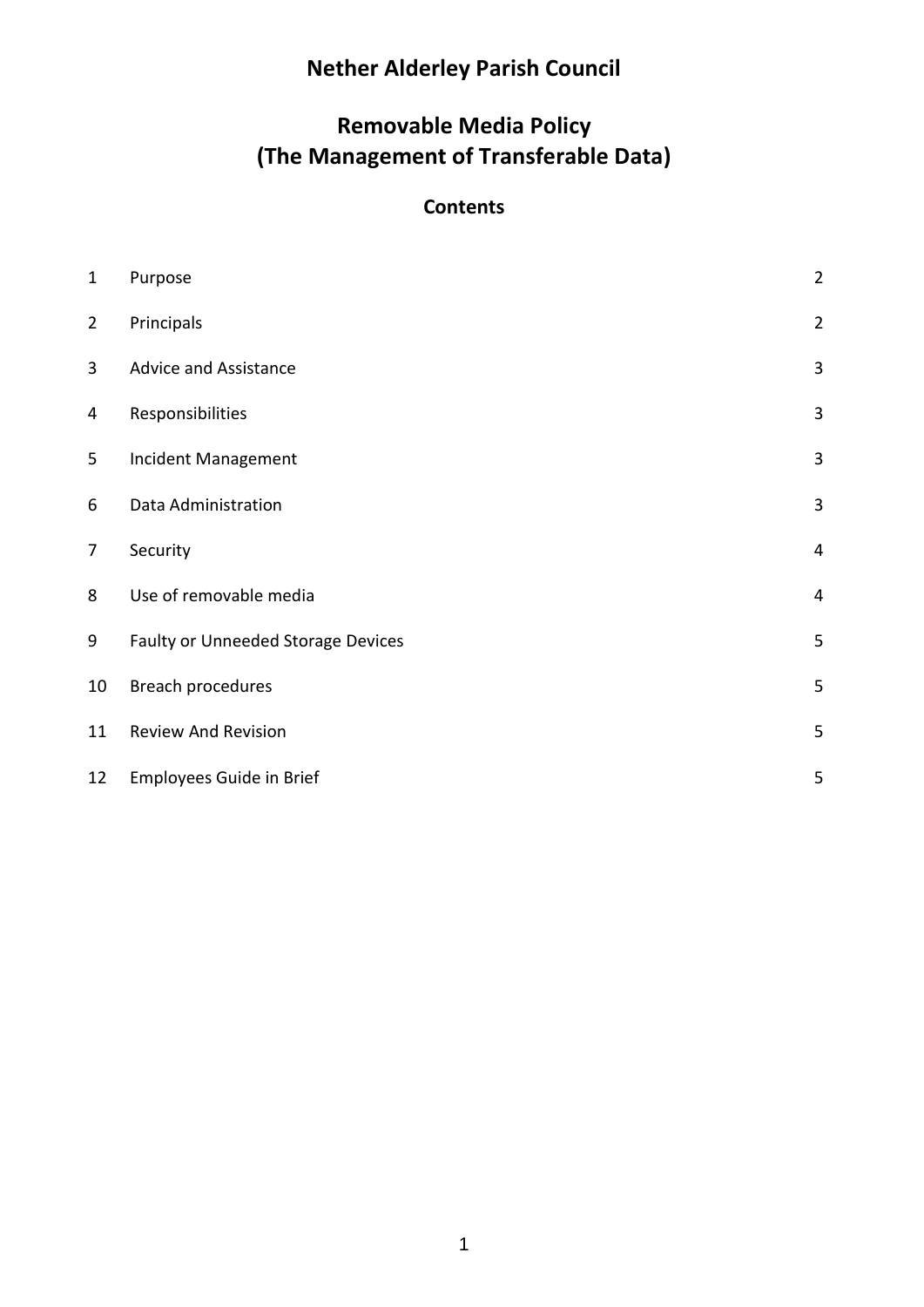#### <span id="page-1-0"></span>**Purpose**

- 1.1 This policy supports the controlled storage and transfer of information by Councillors and all employees, temporary staff and agents (contractors, consultants and others working on behalf of the Council) who have access to and use of computing equipment that is owned or leased by Nether Alderley Parish Council.
- 1.2 Information is used by throughout the Parish Council and is sometimes shared with external organisations and applicants. The use of removable media may result in the loss of the ability to access information, or interference with the integrity of information, which could have a significant effect on the efficient operation of the Parish Council and may result in financial loss and an inability to provide services to the public.
- 1.3 It is therefore essential for the continued operation of the Parish Council that the availability, integrity and confidentiality of all storage devices are maintained at a level which is appropriate to the Parish Council's needs.
- 1.4 The aims of the policy are to ensure that the use of removable storage devices is accomplished with due regard to:
	- 1.4.1 Enabling the correct data to be made available where it is required
	- 1.4.2 Maintaining the integrity of the data
	- 1.4.3 Preventing unintended consequences to the stability of the computer network
	- 1.4.4 Building confidence and trust in data that is being shared between systems
	- 1.4.5 Maintaining high standards of care towards data and information about individual parishioners, staff or information that is exempt from disclosure
	- 1.4.6 Compliance with legislation, policies or good practice requirements

#### <span id="page-1-1"></span>**2 Principals**

- 2.1 This policy sets out the principles that will be adopted by the Parish Council in order for material to be safely stored on removable media so that the risk of loss or corruption to work data is low.
- 2.2 Removable media includes but is not limited to: USB memory sticks, memory cards, portable memory devices, CD / DVDs, diskettes and any other device that transfers data between systems, or stores electronic data separately from email or other applications.
- 2.4 Any person who intends to store Parish Council data on removable media must abide by this Policy. This requirement devolves to Councillors, employees and agents of the Parish Council, who may be held personally liable for any breach of the requirements of this policy.
- 2.5 Failure to comply with this policy could result in disciplinary action.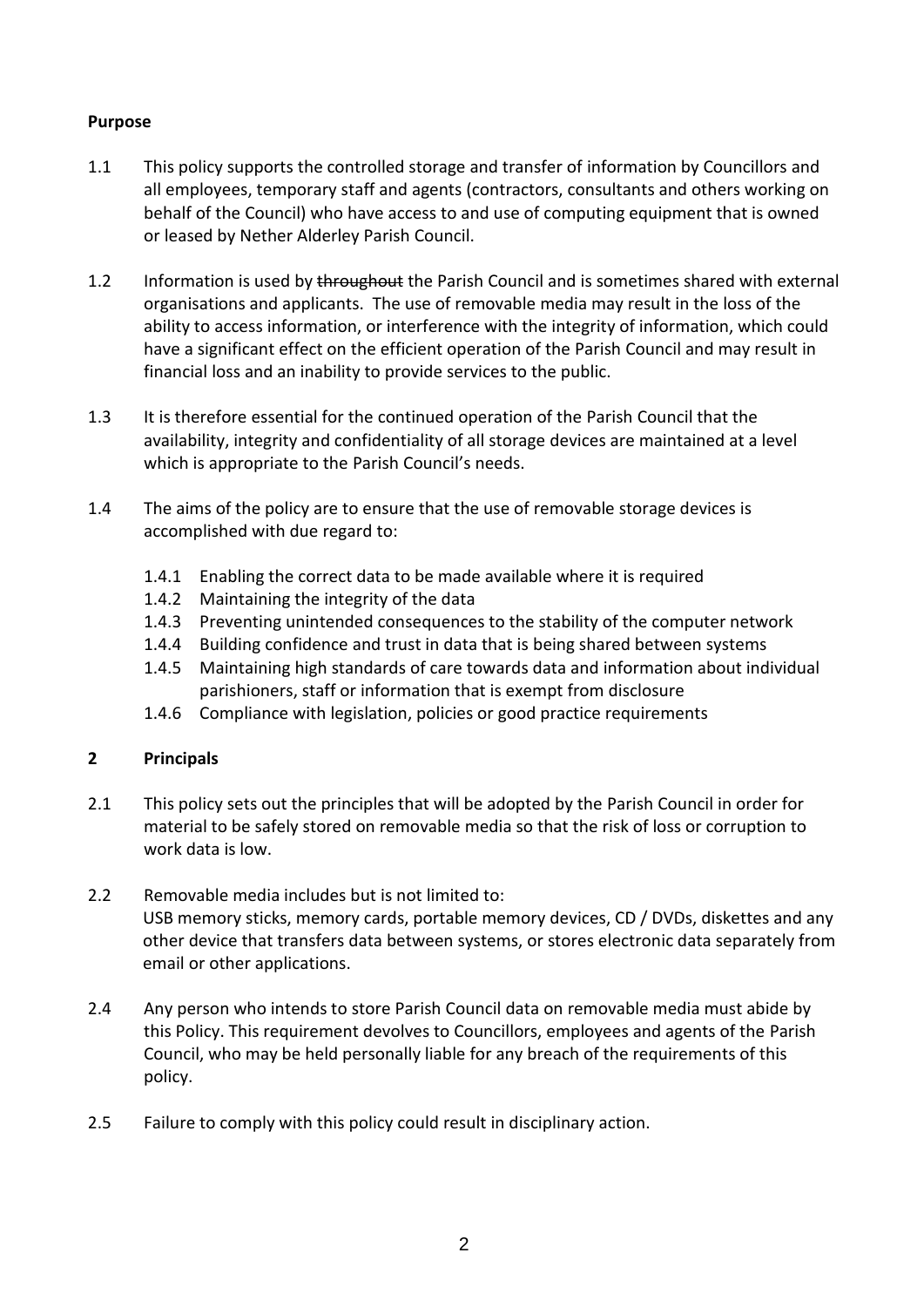#### <span id="page-2-0"></span>**3 Advice and Assistance**

- 3.1 The Clerk will ensure that everyone that is authorised to access the Parish Council's information systems, is aware of their obligations arising from this policy.
- 3.2 A competent person should be consulted over any hardware or system issues. Advice and guidance on using software packages should be also sort from a competent person.

#### <span id="page-2-1"></span>4 **Responsibilities**

- 4.1 Clerks are responsible for enforcing this policy and for having arrangements in place to identify the location of all data used in connection with Parish Council business.
- 4.2 Users of removable media must have adequate Records Management / Information Security training so that relevant policies are implemented.

#### <span id="page-2-2"></span>5 **Incident Management**

- 5.1 It is the duty of all employees and agents of the Parish Council to not allow storage media to be compromised in any way whist in their care or under their control. There must be immediate reporting of any misuse or irresponsible actions that affect work data or information, any loss of material, or actual, or suspected breaches in information security to the Clerk.
- 5.2 It is the duty of all Councillors/Employees to report any actual or suspected breaches in information security to the Clerk.

#### <span id="page-2-3"></span>**6 Data Administration**

- 6.1 Removable media should not be the only place where data created or obtained for work purposes is held, as data that is only held in one place and in one format is at much higher risk of being unavailable through loss, destruction or malfunction of equipment, than data which is routinely backed up.
- 6.2 Where removable media is used to transfer material between systems then copies of the data should also remain on the source system or computer, until the data is successfully transferred to another computer or system.
- 6.3 Where there is a business requirement to distribute information to third parties, then removable media must only be used when the file cannot be sent or is too large to be sent by email or other secure electronic means.
- 6.4 Transferring material to removable media is a snapshot of the data at the time it was saved to the media. Adequate labelling must be undertaken so as to easily identify the version of the data, as well as its content.
- 6.5 Files must be deleted from removable media, or the removable media destroyed, when the operational use of the material has been completed. The Parish Council's Retention and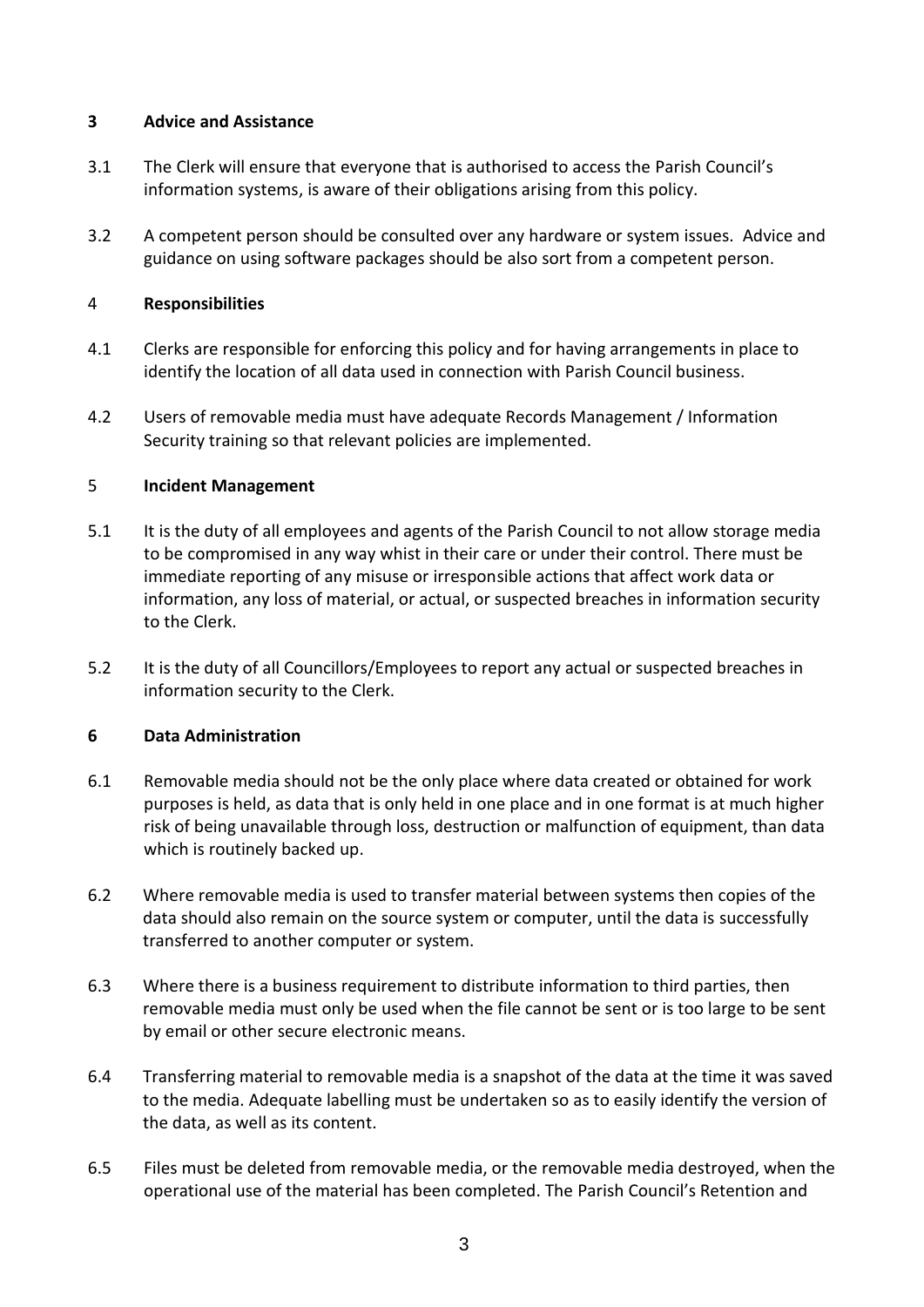Disposal schedule must be implemented by Councillors, employees, contractors and agents for all removable media.

#### <span id="page-3-0"></span>**7 Security**

- 7.1 All storage media must be kept in an appropriately secure and safe environment that avoids physical risk, loss or electrical corruption of the business asset. Due to their small size there is a high risk of the removable media being mislaid lost or damaged, therefore special care is required to physically protect the device and the data. Anyone using removable media to transfer data must consider the most appropriate way to transport the device and be able to demonstrate that they took reasonable care to avoid damage or loss.
- 7.2 Virus Infections must be prevented from damaging the Parish Council's network and computers. Virus and malware checking software approved by the Parish Council, must be operational on both the machine from which the data is taken and the machine on to which the data is to be loaded. The data must be scanned by the virus checking software, before the media is loaded on to the receiving machine.
- 7.3 Any memory stick used in connection with Parish Council equipment or to store Parish Council material should usually be owned by the Parish Council owned. However, work related data from external sources can be transferred to the Parish Council network using memory sticks that are from trusted sources and have been checked using current antivirus software.
- 7.4 The Parish Council will not provide support or administrator access for any non-council memory stick.

#### <span id="page-3-1"></span>**8 Use of removable media**

- 8.1 Care must be taken over what data or information is transferred onto removable media. Only the data that is authorised and necessary to be transferred should be saved on to the device.
- 8.3 Parish Council material belongs to the Parish Council and any equipment on which it is held should be under the control of the Parish Council and not available to be used for other purposes that may compromise the data.
- 8.4 All data transferred to removable media should be in accordance with an agreed process established by the Parish Council so that material can be traced.
- 8.5 The person arranging the transfer of data must be authorised to make use of, or process that particular data.
- 8.6 Whilst in transit or storage the data must be given appropriate security according to the type of data and its sensitivity.
- 8.7 Encryption must be applied to the data file unless there is no risk to the Parish Council, other organisations or individuals from the data being lost whilst in transit or storage. If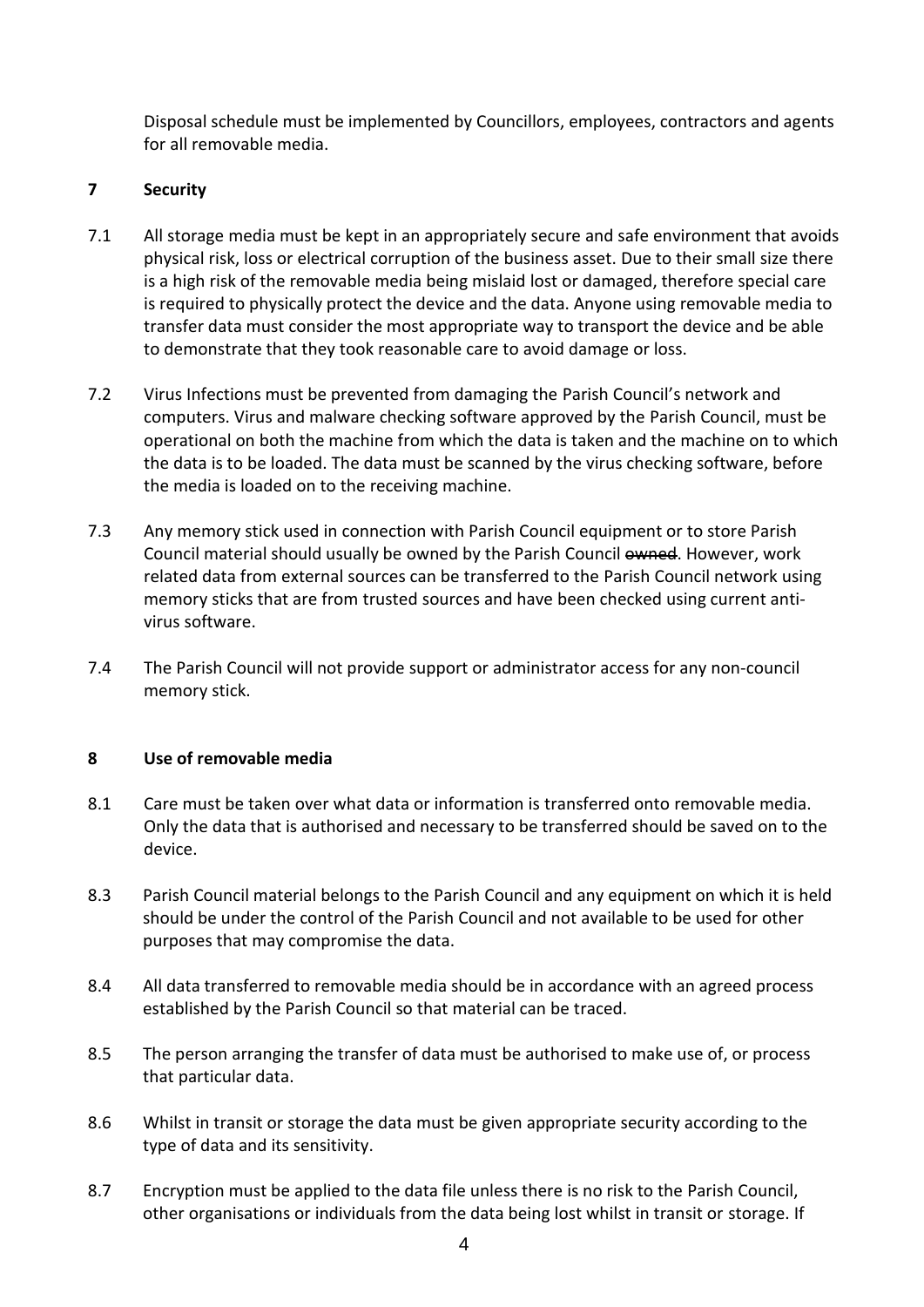encryption is not available then password control must be applied if removable media must be used for the business purpose.

#### <span id="page-4-0"></span>**9 Faulty or Unneeded Storage Devices**

- 9.1 Damaged or faulty media must not be used. The Clerk must be consulted over any damaged equipment, peripherals or media.
- 9.2 All unneeded or faulty storage devices must be dealt with securely to remove the data before reallocating or disposing of the device.

#### <span id="page-4-1"></span>**10 Breach procedures**

- 10.1 Users who do not adhere to this policy will be dealt with through the Parish Councils disciplinary process.
- 10.2 Where external service providers, agents or contractors breach the policy, this should be addressed through contract arrangements.

#### <span id="page-4-2"></span>**11 Review and Revision**

11.1 This policy will be reviewed annually by the Parish Council and revised according to developments in legislation, guidance, accepted good practice and operational use.

#### <span id="page-4-3"></span>**12 Employees Guide in Brief**

- 12.1 Data and information are valuable and must be protected.
- 12.2 Only transfer data onto removable media, if you have the authority to do so.
- 12.4 All transfer arrangements carry a risk to the data.
- 12.5 Run the virus checking programme on the removable media each time it is connected to a computer.
- 12.6 Only use approved products for Parish Council data.
- 12.7 Activate encryption on removable media wherever it is available and password protection if not available
- 12.8 Data should be available for automatic back up and not solely saved to removable media.
- 12.9 Delete files from removable media, or destroy the media, after the material has been used for its purpose.